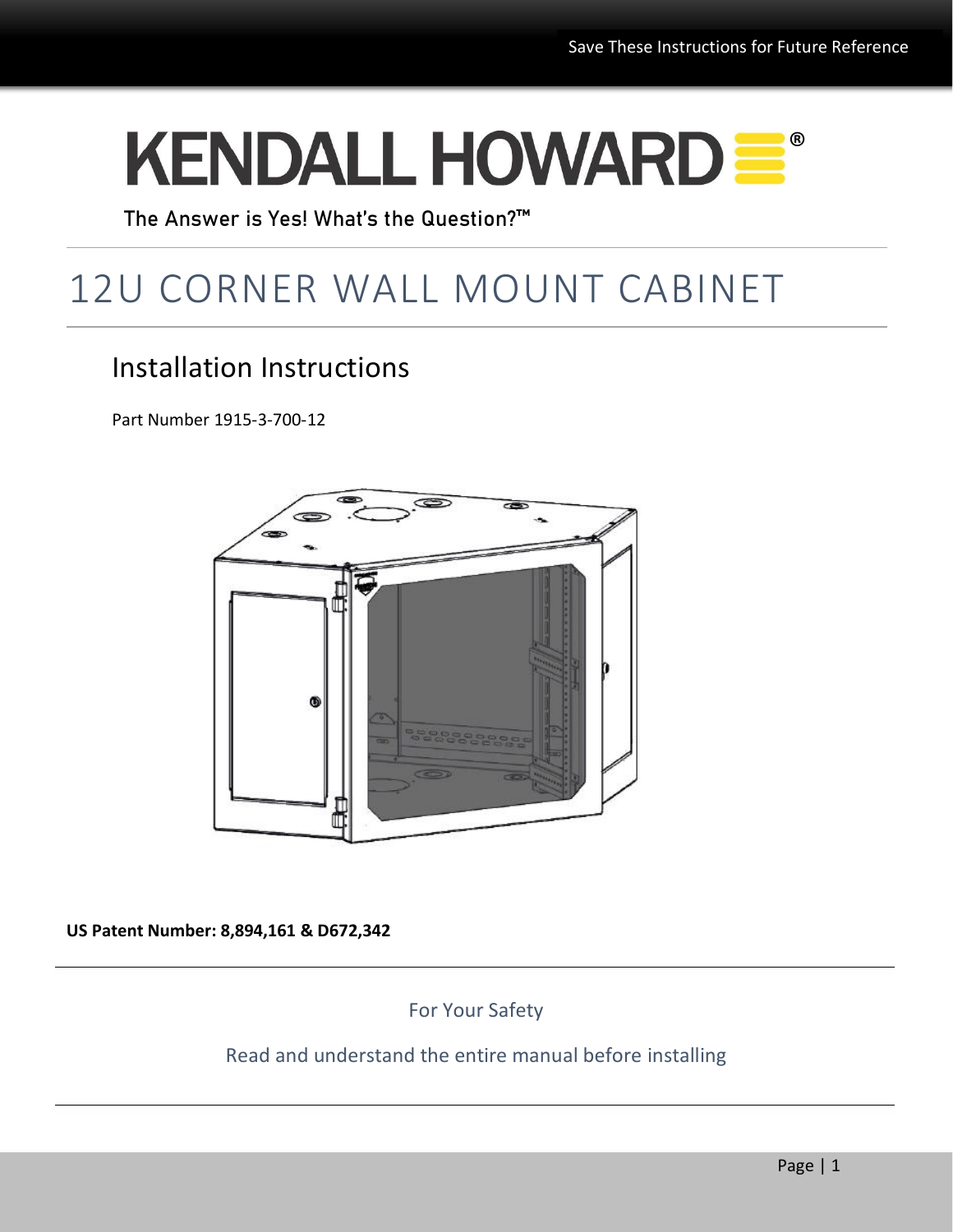## TABLE OF CONTENTS

#### <span id="page-1-0"></span>Support

Support is available through the following methods:

**By Phone** from 8:00 AM to 5:00 PM CST. 651.213.1333

**By Email** customerservice@kendallhoward.com

**By Mail** 10152 Liberty Lane, Chisago City, MN 55013

**By Web** www.kendallhoward.com

#### Disclaimer

<span id="page-1-1"></span>DISCLAIMER: Kendall Howard LLC. endeavors to make this manual accurate and complete. However, Kendall Howard LLC makes no representations or warranties of any kind, expressed or implied, about whether the use of products contained herein would infringe any rights or the correctness, accuracy or reliability of the information contained herein or that said information covers all details, conditions, or variations. The information herein does not provide for every possible contingency in connection with the installation or use of the product(s). The information contained in this document is subject to change without notice or obligation. Kendall Howard LLC assumes no responsibility for the accuracy, completeness or reliability of the information contained in this document. Any reliance placed on the information is therefore strictly at your own risk.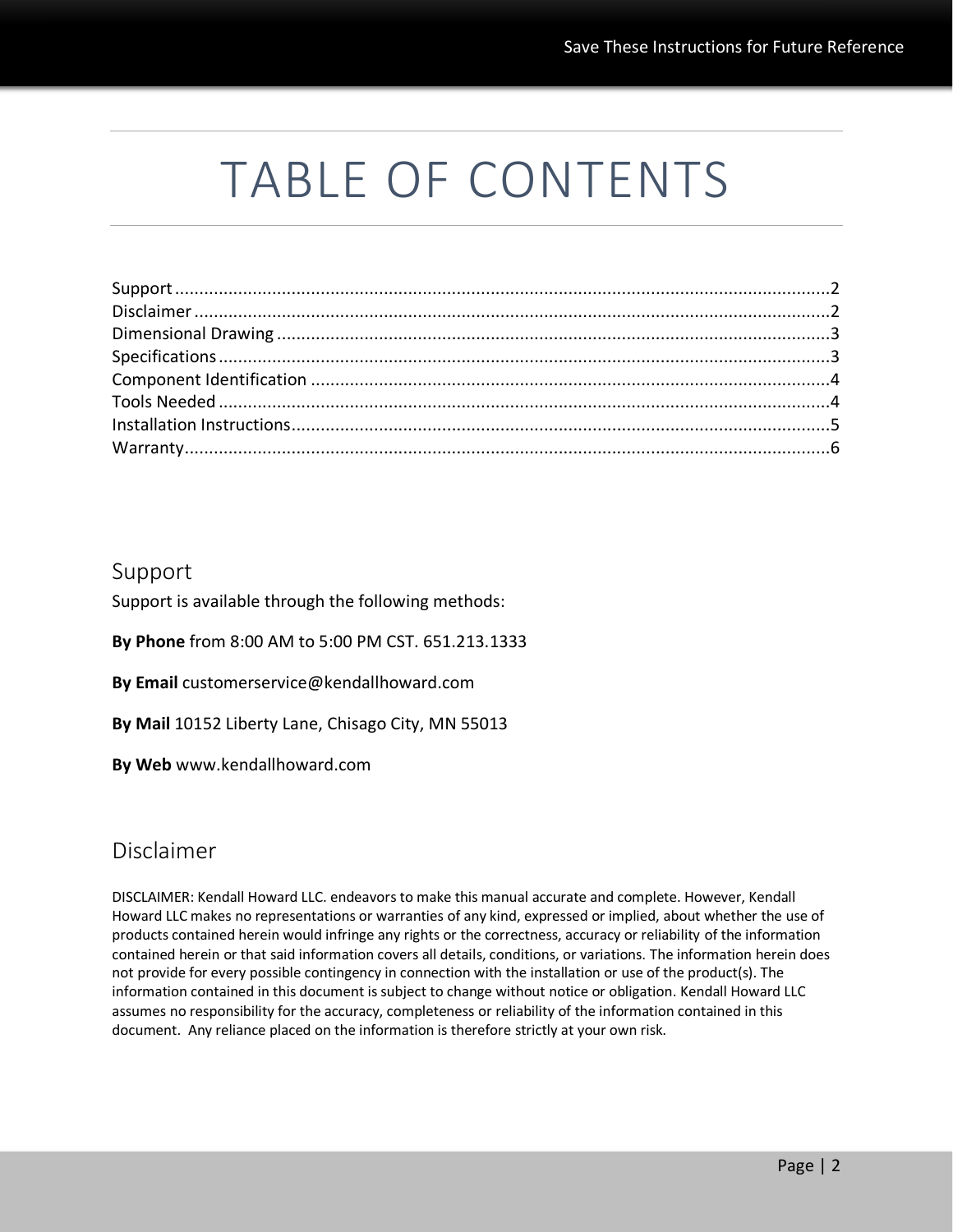

## <span id="page-2-0"></span>Specifications

| <b>Dimensions</b> | 22.49" Tall x 27.42" Deep X 38.34" Wide (with |
|-------------------|-----------------------------------------------|
|                   | doors open)                                   |
| Weight            | 52 Lbs. (114kg)                               |
| Color             | Black Powder Coat, medium texture finish      |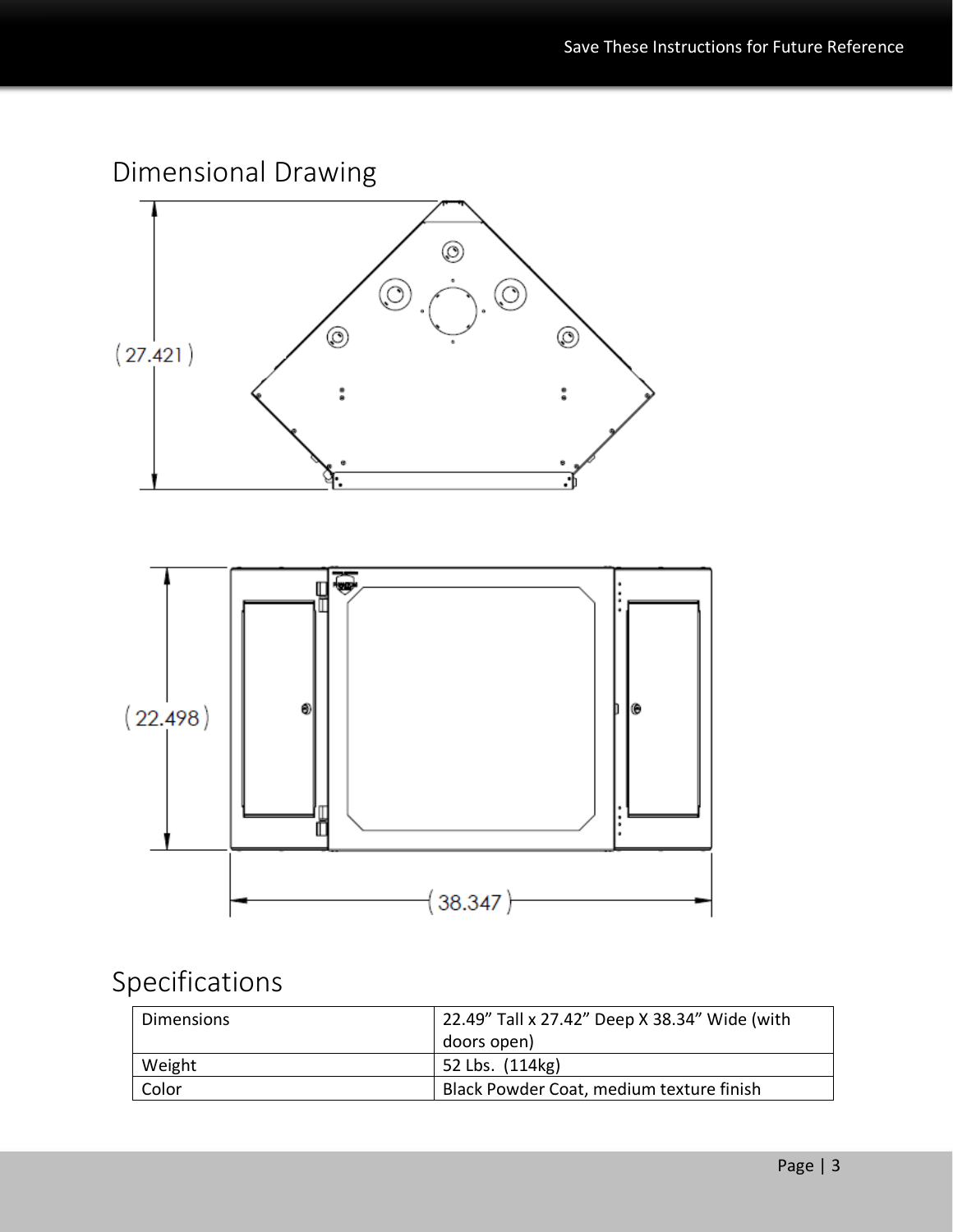## Component Identification

#### **What's Included?**



Corner Cabinet Corner Cabinet frame



#### **Hardware Needed (Not Included)**

Mounting Screws and Wall Anchors



## Tools Needed:

Phillips screwdriver, Cordless Drill, Level

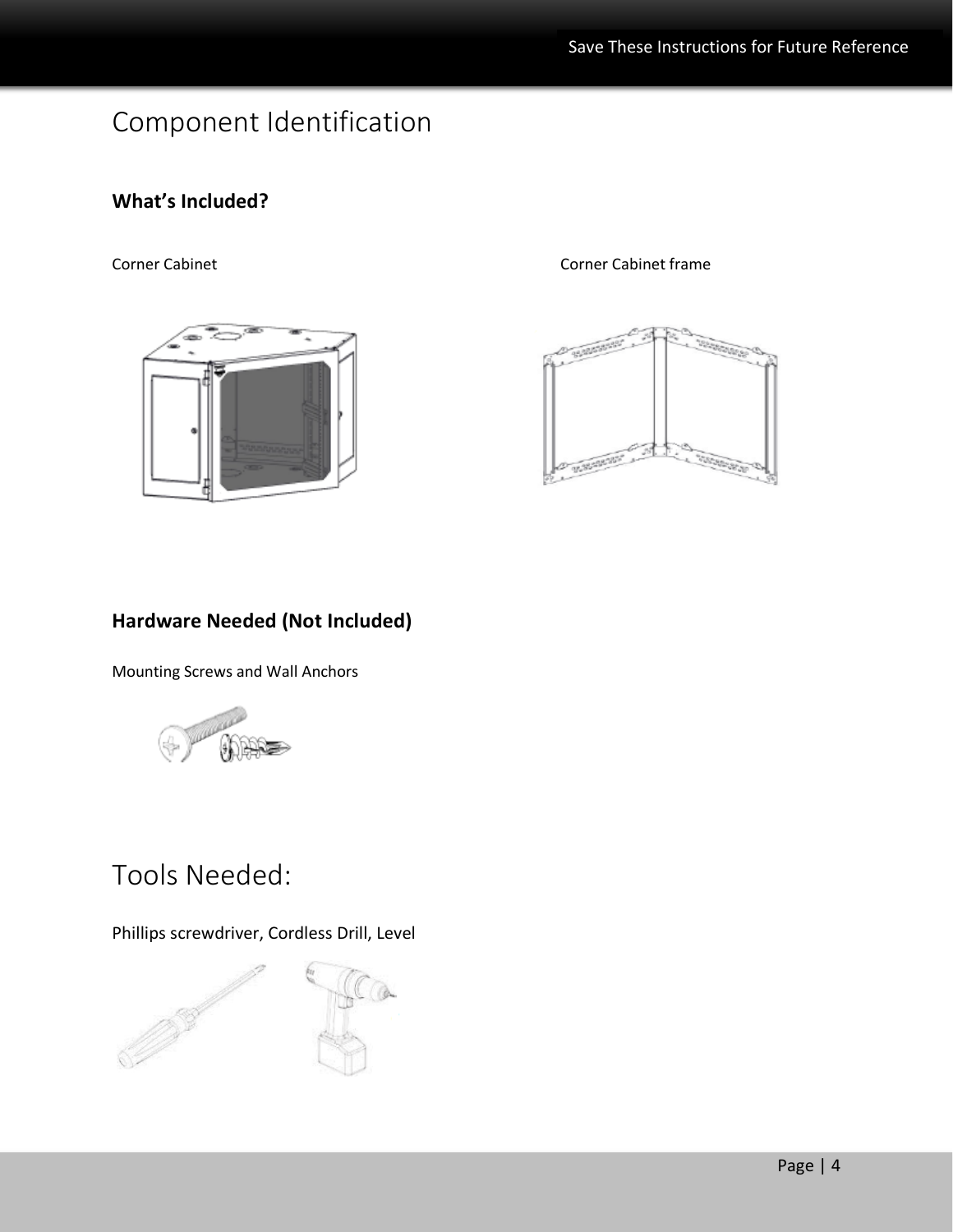### Installation Instructions

#### **Step 1:**

Remove the mounting frame form the Cabinet. Determine placement on wall. Make sure the eight beveled tabs on the wall mount are facing up. Secure wall mount to the wall (hardware not included).



#### **Step 2:**

After the wall mount frame is securely installed to the wall, lift and lower the wall mount cabinet so the eight beveled tabs on the wall mount engage with the beveled tabs on the cabinet.



#### **Step 2:**

Install screws (not included) from the inside of the cabinet in the six locations shown in figure 1 before any equipment is installed. Optional: For additional security, install screws (not included) in the eight positions shown in figure 2.